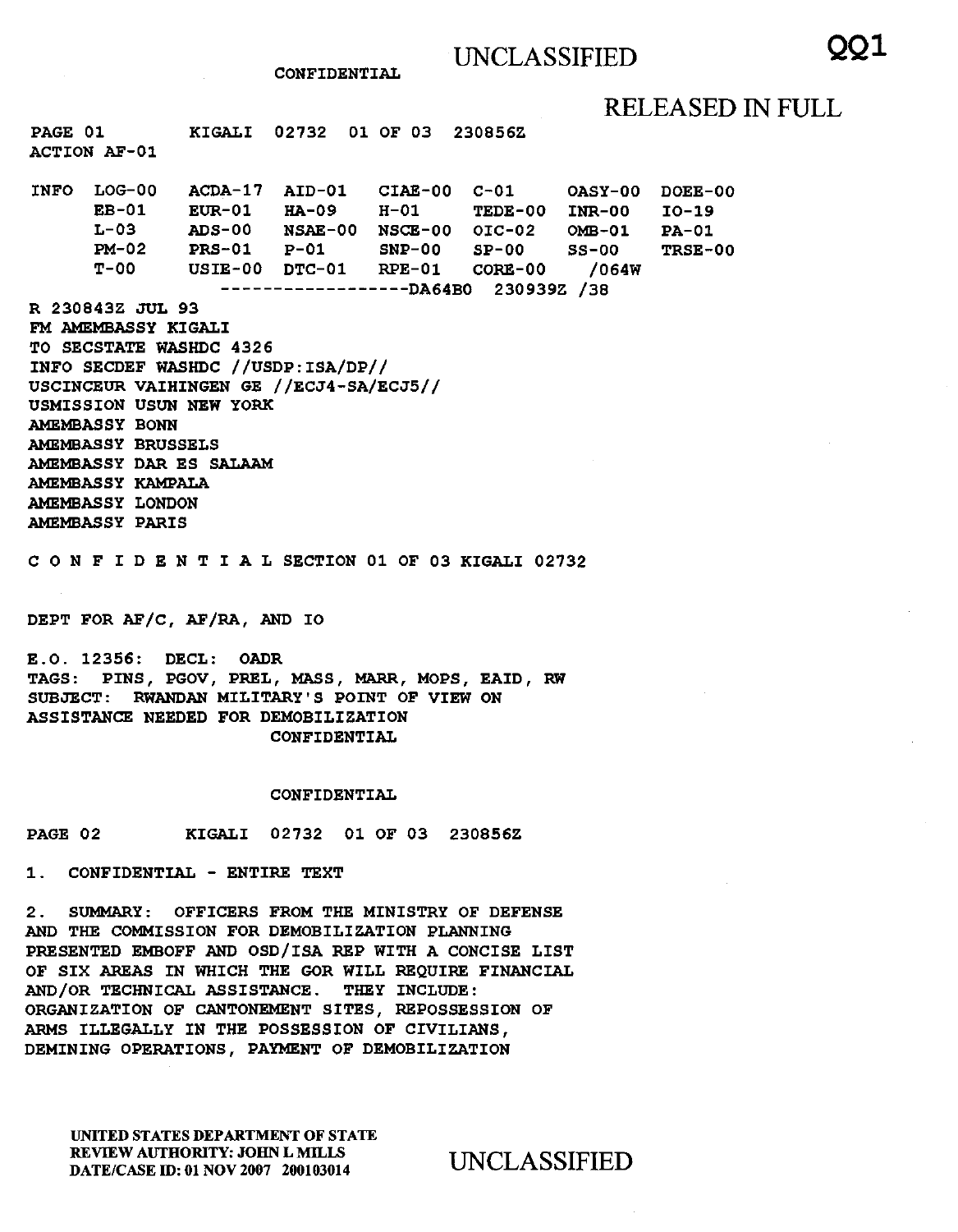UNCLASSIFIED BONUSES,TRAINING AMD EDUCATION OF DEMOBILIZED SOLDIERS, AND PROVISION OF EMPLOYMENT FOR SOLDIERS NEEDING NO FURTHER EDUCATION/TRAINING. EACH AREA WAS DISCUSSED IN DETAIL, AND INFORMAL IDEAS AND SUGGESTIONS WERE EXCHANGED, BUT NO PROMISES WERE MADE OTHER THAN TO EXAMINE THE POSSIBILITIES. END SUMMARY.

3. OSD/ISA REP. LTC. HARVIN AND ECONOFF MET WITH LTC. NDENGEYINKA, TECHNICAL AFFAIRS COUNSELLOR TO THE MINISTER OF DEFENSE, AMD MAJ. (GENDARMERIE) BAVUGAMENSHI, PRESIDENT OF THE GOR'S COMMISSION FOR DEMOBILIZATION PLANNING, ON JULY 16 TO DISCUSS DEMOBILIZATION ISSUES. THE TWO GOR OFFICERS WERE PREPARED WITH A LIST OF 6 AREAS IN WHICH THE GOR WILL REQUIRE SIGNIFICANT FINANCIAL AND/OR TECHNICAL ASSISTANCE FOR THE DEMOBILIZATION OF SOME 30,000 GOR AND RPF TROOPS ONCE A PEACE ACCORD IS SIGNED.

CANTONEMENT SITE ORGANIZATION: ---**----------------------------**-

CONFIDENTIAL

### CONFIDENTIAL

PAGE 03 KIGALI 02732 01 OF 03 230856Z

4. THE MILITARY PROTOCOLS OF THE ARUSHA PEACE ACCORD PROVIDE FOR THE CREATION OF CANTONEMENT SITES WHERE GOR AND RPF SOLDIERS WILL BE SCREENED FOR EITHER CONTINUED ARMED FORCES DUTY OR DEMOBILIZATION. WHILE IT IS LIKELY THAT THE GOR WILL USE ALREADY ESTABLISHED MILITARY CAMPS, NEW SITES MAY HAVE TO BE CREATED FOR THE RPF, EITHER IN THE DMZ OR IN THEIR OCCUPIED ZONE. SHELTER, WATER, AND SANITATION WILL BE NEEDED.

5. LTC. HARVIN NOTED THAT CANTONEMENT SITES NEED NOT, AND SHOULD NOT, BE TOO LUXURIOUS, CITING THE EXAMPLE OF ANGOLA WHERE SOLDIERS BECAME QUASI-PERMANENTLY INSTALLED IN THE SITES. HE ALSO ADVISED THAT SOLDIERS NOT BE KEPT IN CANTONEMENT TOO LONG: THESE SHOULD BE WAY STATIONS FOR SMALL NUMBERS OF SOLDIERS AT A TIME, WHO HAVE A CLEAR IDEA OF WHAT'S GOING TO HAPPEN TO THEM NEXT BEFORE THEY ARRIVE IN CANTONEMENT. LASTLY, HE NOTED THAT BOTH GOR AND RPF SOLDIERS SHOULD BE TREATED EQUALLY, MEANING THAT THE GOR SHOULD NOT BE IN WELL EQUIPPED MILITARY CAMPS WHILE THE RPF LIVES A SPARTAN TENT CAMP LIFE.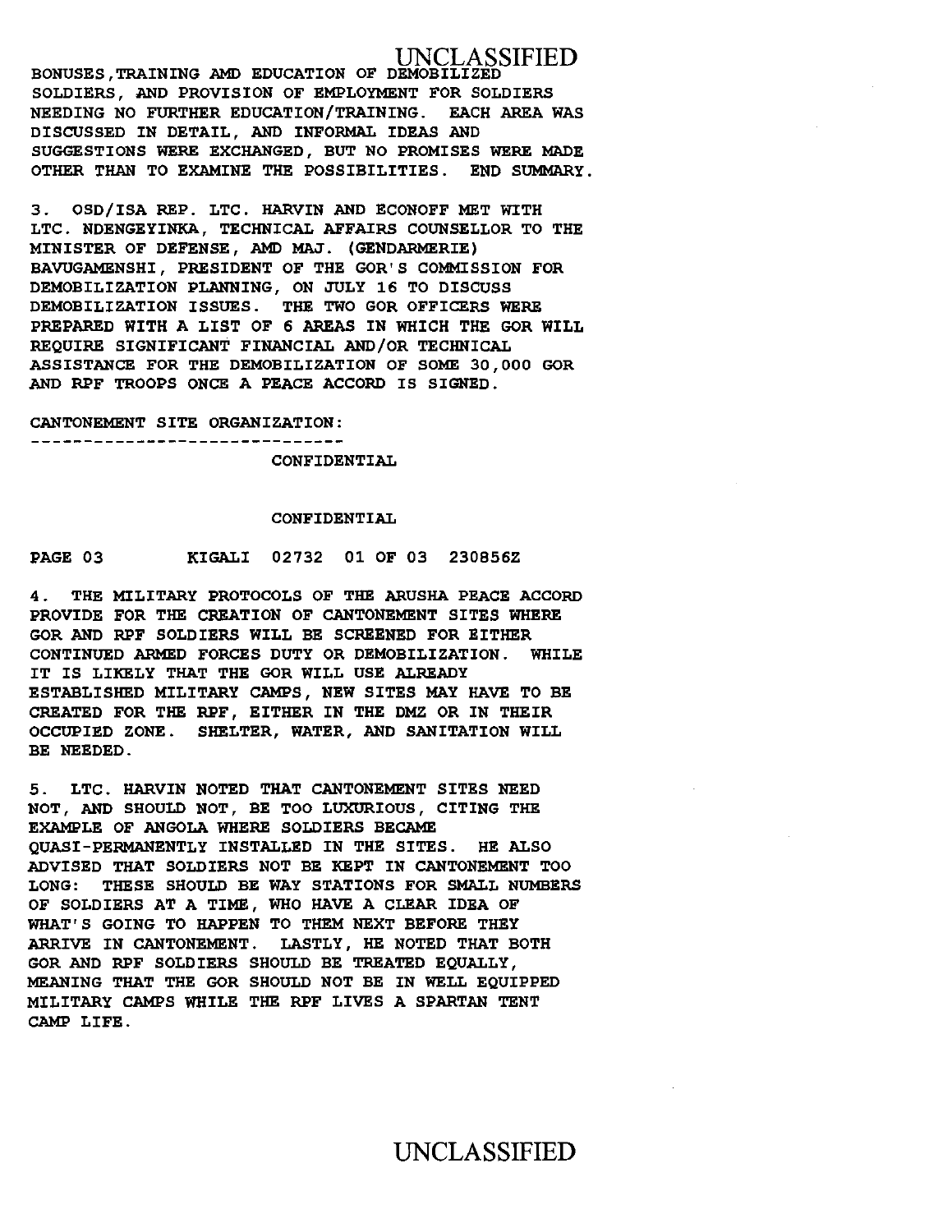# UNCLASSIFIED

DISARMING CIVILIANS:

#### --------------------

## 6. GOR OFFICERS STATED THAT THERE ARE UNKNOWN NUMBERS OF RIFLES, PISTOLS AND HAND GRENADES ILLEGALLY IN CIVILIAN HANDS, EITHER PURCHASED FROM CONFIDENTIAL

## CONFIDENTIAL

PAGE 04 KIGALI 02732 01 OF 03 230856Z ARMY DESERTERS, PICKED UP ON THE BATTLE FIELD, OR OBTAINED FROM ZAIRE. THE GOR IS CONSIDERING THE BEST SOLUTION TO THIS PROBLEM TO BE A GOVERNMENT BUY-UP OF THESE ARMS, WHICH WILL REQUIRE DONOR FINANCIAL ASSISTANCE.

#### DEMINING OPERATIONS:

--------------------

7. GOR OFFICERS ADMITTED THAT THE EXTENT OF MINING IN THE COMBAT AREAS IS UNKNOWN, BUT WILL HAVE TO BE ADDRESSED. LTC. HARVIN NOTED THAT DEMINING SHOULD BE CONSIDERED A CIVILIAN OPERATION, IN THAT A) DEMINING

#### CONFIDENTIAL

NNNN

## CONFIDENTIAL

| PAGE 01             |  | KIGALI 02732 02 OF 03 230856Z |  |
|---------------------|--|-------------------------------|--|
| <b>ACTION AF-01</b> |  |                               |  |

| <b>INFO</b> | LOG-00         | ACDA-17 AID-01 |                | $CIAE-00$ $C-01$ |                | <b>OASY-00</b> | DOEE-00 |
|-------------|----------------|----------------|----------------|------------------|----------------|----------------|---------|
|             | $E_{\rm B-01}$ | EUR-01         | HA-09          | H-01             | TEDE-00        | INR-00         | $IO-19$ |
|             | L-03           | <b>ADS-00</b>  | <b>NSAE-00</b> | NSCE-00          | OIC-02         | <b>OMB-01</b>  | $PA-01$ |
|             | $PM-02$        | <b>PRS-01</b>  | P-01           | $SNP-00$         | $SP-00$        | $SS-00$        | TRSE-00 |
|             | T-00           | USTE-00        | DTC-01         | RPE-01           | <b>CORE-00</b> | /064W          |         |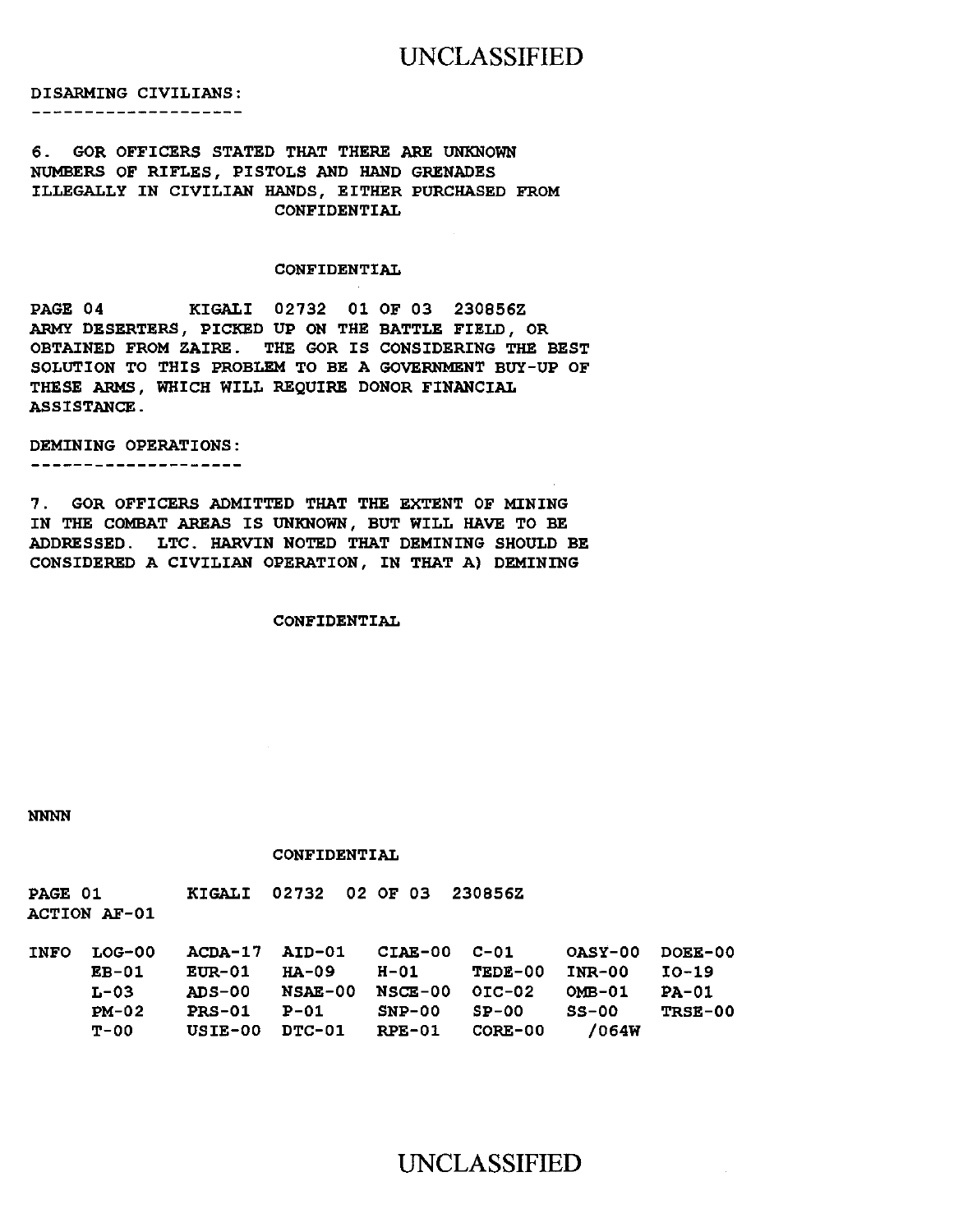## UNCLASSIFIED ------------------DA64DO 230942Z /38

R 230843Z JUL 93 FM AMEMBASSY KIGALI TO SECSTATE WASHDC 4327 INFO SECDEF WASHDC //USDP:ISA/DP// USCINCEUR VAIHINGEN GE //ECJ4-SA/ECJ5// USMISSION USUN NEW YORK AMEMBASSY BONN AMEMBASSY BRUSSELS AMEMBASSY DAR ES SALAAM AMEMBASSY KAMPALA AMEMBASSY LONDON AMEMBASSY PARIS

C 0 N F I D E N T I A L SECTION 02 OF 03 KIGALI 02732

DEPT FOR AF/C, AF/RA, AND IO

E.O. 12356: DECL: OADR TAGS: PINS, PGOV, PREL, MASS, MARR, MOPS, EAID, RW SUBJECT: RWANDAN MILITARY'S POINT OF VIEW ON

CONFIDENTIAL

## CONFIDENTIAL

PAGE 02 KIGALI 02732 02 OF 03 230856Z OF LARGE AREAS OF FARMING LAND IS NOT THE SAME AS DEMINING A GIVEN PATH THROUGH WHICH TO CONDUCT MILITARY OPS, AND B) IT IS USUALLY ACCOMPLISHED BY CONTRACTING WITH A CIVILIAN FIRM. IN ANY CASE, ALL AGREED THAT IT WOULD BE AN EXPENSIVE PROPOSITION.

DEMOBILIZATION BONUSES:

------------------------

8. THE GOR OFFICERS REGRETTED THE FACT THAT THE AMOUNT TO BE PAID TO EACH DEMOBILIZED SOLDIER HAD BEEN INCLUDED IN THE ARUSHA MILITARY PROTOCOLS. SOLDIERS TO CORPPRAL ARE TO RECEIVE RF 100 K (DOLS 715); TO STAFF SERGEANT, RF 200 K (DOLS 1,430); TO ADJUTANT (WARRANT OFFICER) , RF 300 K (DOLS 2, 145) ; TO CAPTAIN, RF 400 K (DOLS 2, 860) , AND MAJOR AND ABOVE, RF 500 K (DOLS 3,575).

9 . LTC. HARVIN AGREED THAT SETTING THE AMOUNTS IN STONE WAS UNFORTUNATE. HOWEVER, HE SUGGESTED THAT THE GOR CONSIDER RELEASING THE FUNDS TO A GIVEN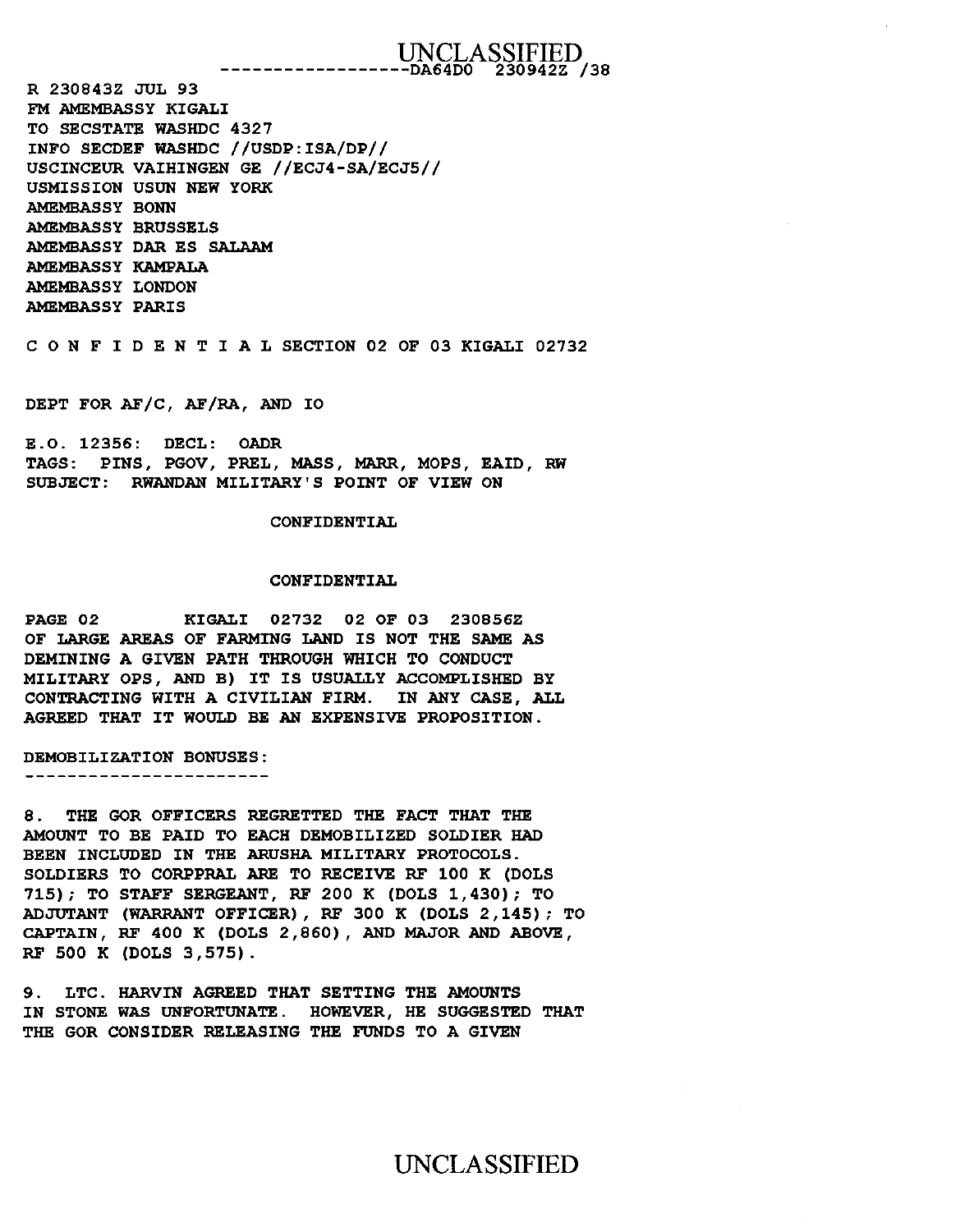## **ASSIFIED**

SOLDIER IN TRANCHES, WITH EACH SUCCESSIVE PAYMENT CONTINGENT UPON THE SOLDIER FULFILLING OBLIGATIONS. FOR EXAMPLE, A SERGEANT MIGHT RECEIVE RF 75 K ON DEPATURE FROM CANTONEMENT, AND RF 125 K ON COMPLETION OF SECONDARY SCHOOL. SHOULD HE DROP OUT OF SCHOOL, OR BE ARRESTED FOR A CRIME, HIS BONUS IS FORFEITED. THOSE SOLDIERS WHO DO NOT REQUIRE FURTHER EDUCATION OR TRAINING -- MOST LIKELY ONLY COMMISSIONED OFFICERS -- COULD RECEIVE THEIR BONUS IN A LUMP SUM, ALLOWING A SMALL CAPITAL BASE FOR SOME KIND OF ENTREPRENEURIAL CONFIDENTIAL

## CONFIDENTIAL

PAGE 03 KIGALI 02732 02 OF 03 230856Z ACTIVITY. BUT AGAIN, ALL AGREED THAT THE FUNDS NEEDED WILL BE SIGNIFICANT, AND MUST COME FROM SOMEWHERE.

DEMOBILIZATION'TRAINING:

-----------------------

10. MOST DEMOBILIZED SOLDIERS, WHATEVER THEIR RANK, WILL REQUIRE SOME KIND OF TRAINING OR EDUCATION, EVEN IF ONLY TO COMPLETE A PRIMARY OR SECONDARY SCHOOL EDUCATION OR TO LEARN THE FRENCH LANGUAGE. THE RWANDAN PRIMARY, SECONDARY, AND TECHNICAL SCHOOL SYSTEMS ARE INADEQUATE FOR THE CURRENT SCHOOL AGE POPULATION, LET ALONE A SUDDEN INFLUX OF TENS OF THOUSANDS OF DEMOBILIZED SOLDIERS. ECONOFF NOTED THAT EMBASSY HAD DEVOTED 85 PERCENT OF THE AMBASSADOR'S SPECIAL SELF HELP FUND FOR AFRICA TO SCHOOL RENOVATION AND CONSTRUCTION THIS YEAR, SPECIFICALLY TO BEGIN ADDRESSING THIS PROBLEM, AND THAT WE WERE LOOKING FOR OTHER SOURCES OF FUNDS FOR THE SAME PURPOSE.

EMPLOYMENT:

-----------

11. THERE WILL BE A NUMBER OF SOLDIERS, SUCH AS COMMISSIONED OFFICERS, WHO ARE ADEQUATELY TRAINIED AND EDUCATED TO ENTER THE JOB MARKET DIRECTLY. THE PUBLIC SECTOR WILL NOT BE ABLE TO ABSORB THEM -- THE TERMS OF RWANDA' S STRUCTURAL ADJUSTMENT PROGRAM ALLOWS THE GOR TO HIRE ONLY ONE NEW CIVIL SERVANT FOR CONFIDENTIAL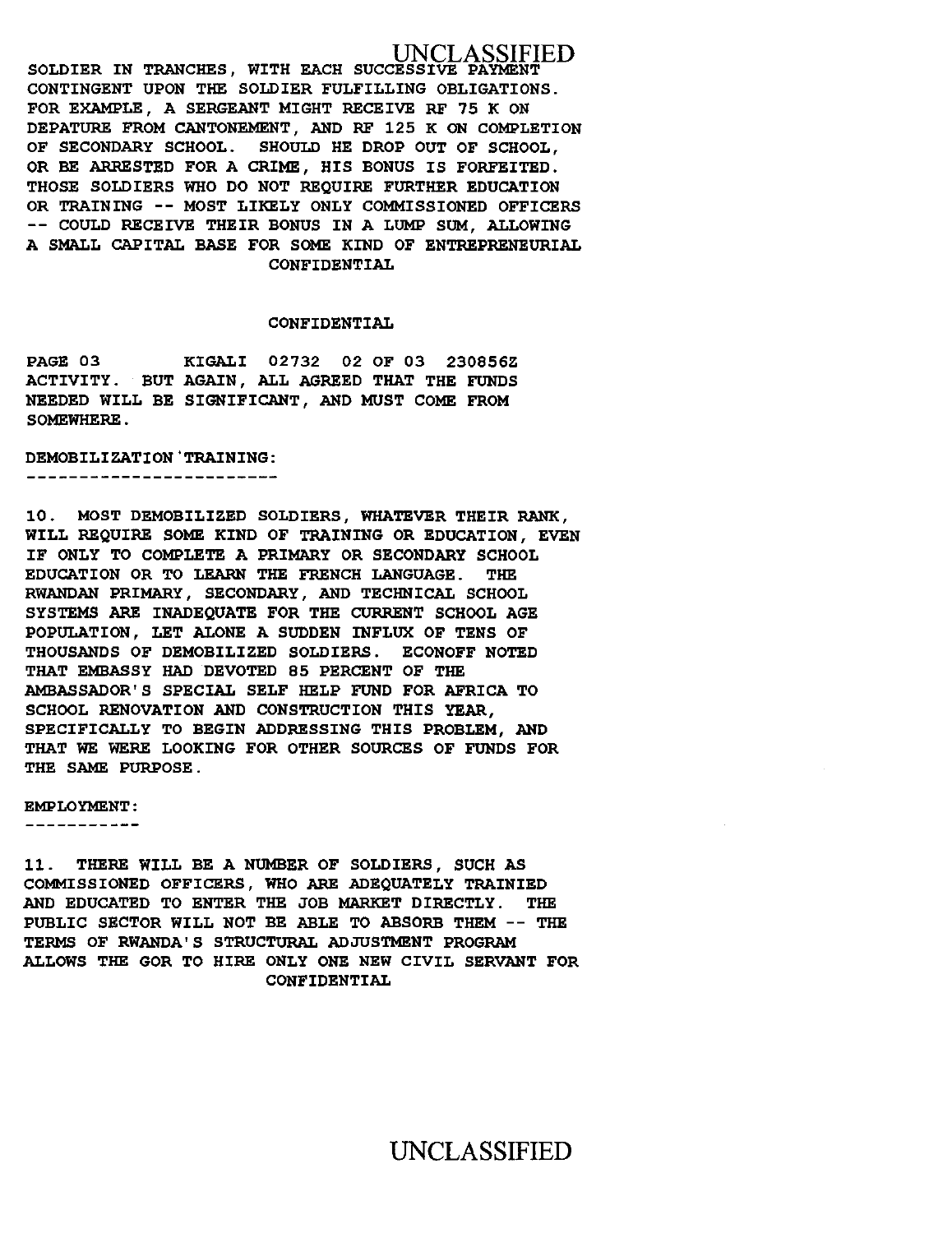# UNCLASSIFIED CONFIDENTIAL

PAGE 04 KIGALI 02732 02 OF 03 230856Z EVERY THREE WHO LEAVE THE PUBLIC SECTOR.

12. THE GOR OFFICERS THOUGHT THAT A POSSIBLE SOLUTION COULD BE REQUIRING NEW DEVELOPMENT PROJECTS TO FAVOR QUALIFIED DEMOBILIZED SOLDIERS AS CANDIDATES FOR EMPLOYMENT. LTC. HARVIN STATED THAT WHILE AFFIRMATIVE ACTION PROGRAMS WERE NOTHING NEW, SOMEONE'S OX WILL BE GORED IN THE PROCESS. HE SUGGESTED THAT ANY SUCH PROGRAM BE CLEARLY EXPLAINED TO THE CIVILIAN POPULATION, AND THAT A DEFINITE TIME LIMIT BE SET ON ITS IMPLEMENTATION. HE NOTED THAT

## CONFIDENTIAL

NNNN

## CONFIDENTIAL

| <b>PAGE 01</b> |                           | <b>KIGALI 02732 03 OF 03 230900Z</b>    |  |                                                 |       |                |
|----------------|---------------------------|-----------------------------------------|--|-------------------------------------------------|-------|----------------|
|                | <b>ACTION AF-01</b>       |                                         |  |                                                 |       |                |
|                |                           |                                         |  |                                                 |       |                |
| <b>INFO</b>    | LOG-00                    |                                         |  | ACDA-17 AID-01 CIAE-00 C-01 0ASY-00 DOEE-00     |       |                |
|                |                           |                                         |  | EB-01 EUR-01 HA-09 H-01 TEDE-00 INR-00 IO-19    |       |                |
|                |                           |                                         |  | L-03 ADS-00 NSAE-00 NSCE-00 OIC-02 OMB-01 PA-01 |       |                |
|                |                           |                                         |  | PM-02 PRS-01 P-01 SNP-00 SP-00 SS-00            |       | <b>TRSE-00</b> |
|                |                           |                                         |  | $T-00$ USIE-00 DTC-01 RPE-01 CORE-00            | /064W |                |
|                |                           |                                         |  | ---------------DA6585 230947Z /38               |       |                |
|                | R 230843Z JUL 93          |                                         |  |                                                 |       |                |
|                | FM AMEMBASSY KIGALI       |                                         |  |                                                 |       |                |
|                |                           | <b>TO SECSTATE WASHDC 4328</b>          |  |                                                 |       |                |
|                |                           | INFO SECDEF WASHDC //USDP: ISA/DP//     |  |                                                 |       |                |
|                |                           | USCINCEUR VAIHINGEN GE //ECJ4-SA/ECJ5// |  |                                                 |       |                |
|                |                           | USMISSION USUN NEW YORK                 |  |                                                 |       |                |
|                | <b>AMEMBASSY BONN</b>     |                                         |  |                                                 |       |                |
|                | <b>AMEMBASSY BRUSSELS</b> |                                         |  |                                                 |       |                |
|                |                           | AMEMBASSY DAR ES SALAAM                 |  |                                                 |       |                |
|                | <b>AMEMBASSY KAMPALA</b>  |                                         |  |                                                 |       |                |
|                | <b>AMEMBASSY LONDON</b>   |                                         |  |                                                 |       |                |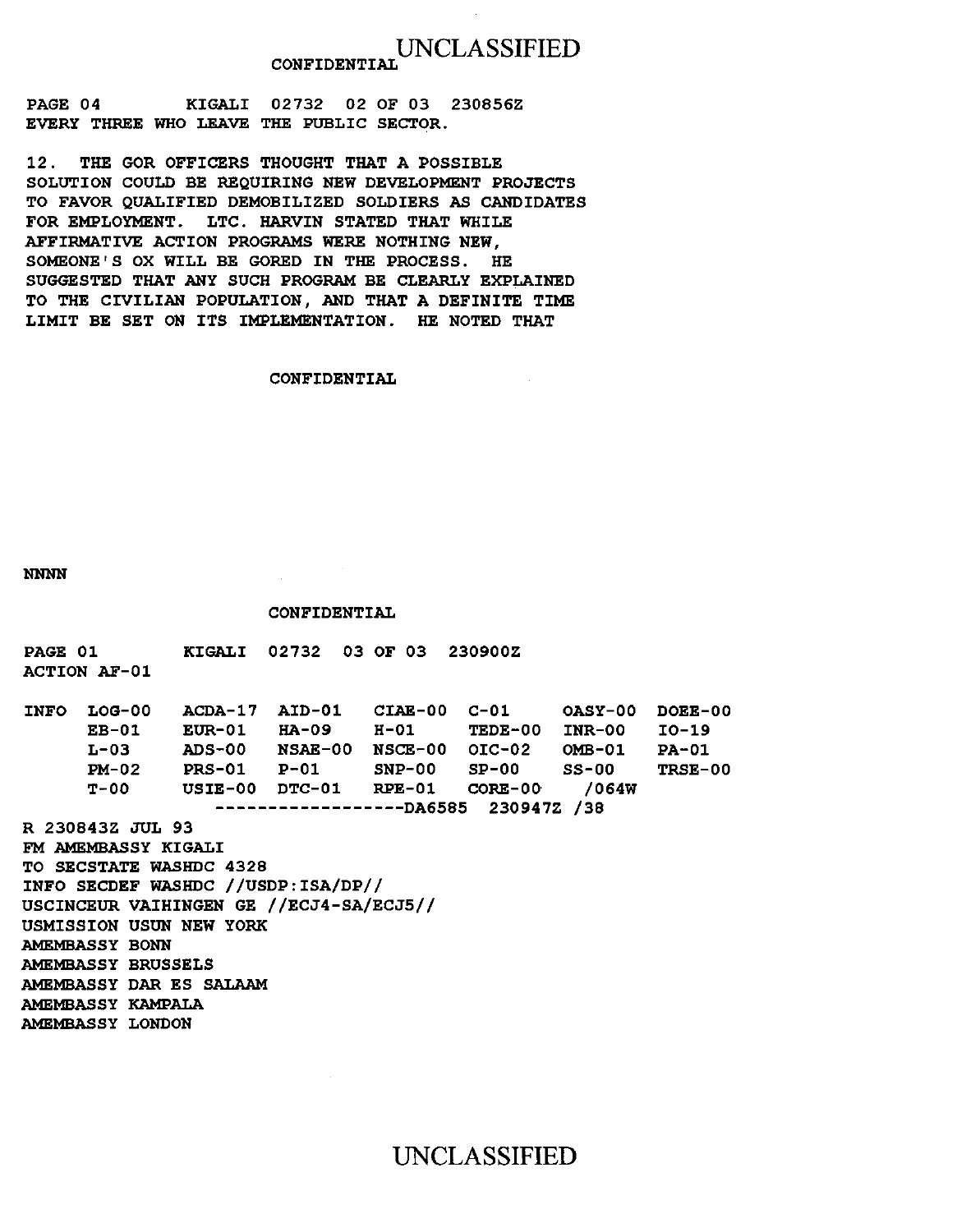## UNCLASSIFIED

AMEMBASSY PARIS

C 0 N F I D E N T I A L SECTION 03 OF 03 KIGALI 02732

DEPT FOR AF/C, AF/RA, AND IO

E.O. 12356: DECL: OADR TAGS: PINS, PGOV, PREL, MASS, MARR, MOPS, EAID, RW SUBJECT: RWANDAN MILITARY'S POINT OF VIEW ON

## CONFIDENTIAL

## CONFIDENTIAL

PAGE 02 KIGALI 02732 03 OF 03 230900Z CIVILIAN FIRMS INVOLVED IN DEMINING PROGRAMS OFTEN HIRE LOCAL PERSONNEL, AND THAT THIS COULD PROVIDE AT LEAST SOME LIMITED, SHORT-TERM EMPLOYMENT TO QUALIFIED MILITARY ENGINEERS AND LABOR.

13. ANOTHER OPTION DISCUSSED WAS THE ESTABLISHMENT OF A FUND FOR THE DEVELOPMENT OF SMALL SCALE ENTERPRISES. PART OF THE FUND WOULD BE USED TO PAY FOR TECHNICAL ADVICE; THE REST FOR LOANS. LTC. HARVIN NOTED THAT THE LOANS WOULD NEED TO BE CAREFULLY ADMINISTERED, TO MAKE SURE THAT PROJECTS WERE FEASIBLE AND APPROPRIATELY DISTRIBUTED GEOGRAPHICALLY.

COMMENT:

--------

14. THE GOR'S INTERMINISTERIAL DEMOBILIZATION PLANNING COMMISSION WAS SET UP UNDER THE MINISTRY OF PLAN, AND PRESIDED OVER BY MAJOR BAWGAMENSHI. IT BEGAN MEETING IN APRIL, 1992; FROM AMONG THE DONOR COMMUNITY ONLY THE USG WAS REPRESENTED IN ITS MEETINGS, AND ONLY THE MINISTRY OF DEFENSE'S REPRESENTATIVES WORKED SERIOUSLY THROUGHOUT. ITS MANDATE WAS TO DEVELOP PRELIMINARY IDEAS AND PLANS OF ACTION FOR THE DEMOBILIZATION PROCESS.

15. WE WERE IMPRESSED BY THE GOR OFFICERS' PREPARATION AND WILLINGNESS TO DISCUSS THORNY ISSUES. THE OFFICERS WERE NOT HAPPY WITH MANY OF THE PROVISIONS OF THE ARUSHA MILITARY PROTOCOLS, BUT CONFIDENTIAL